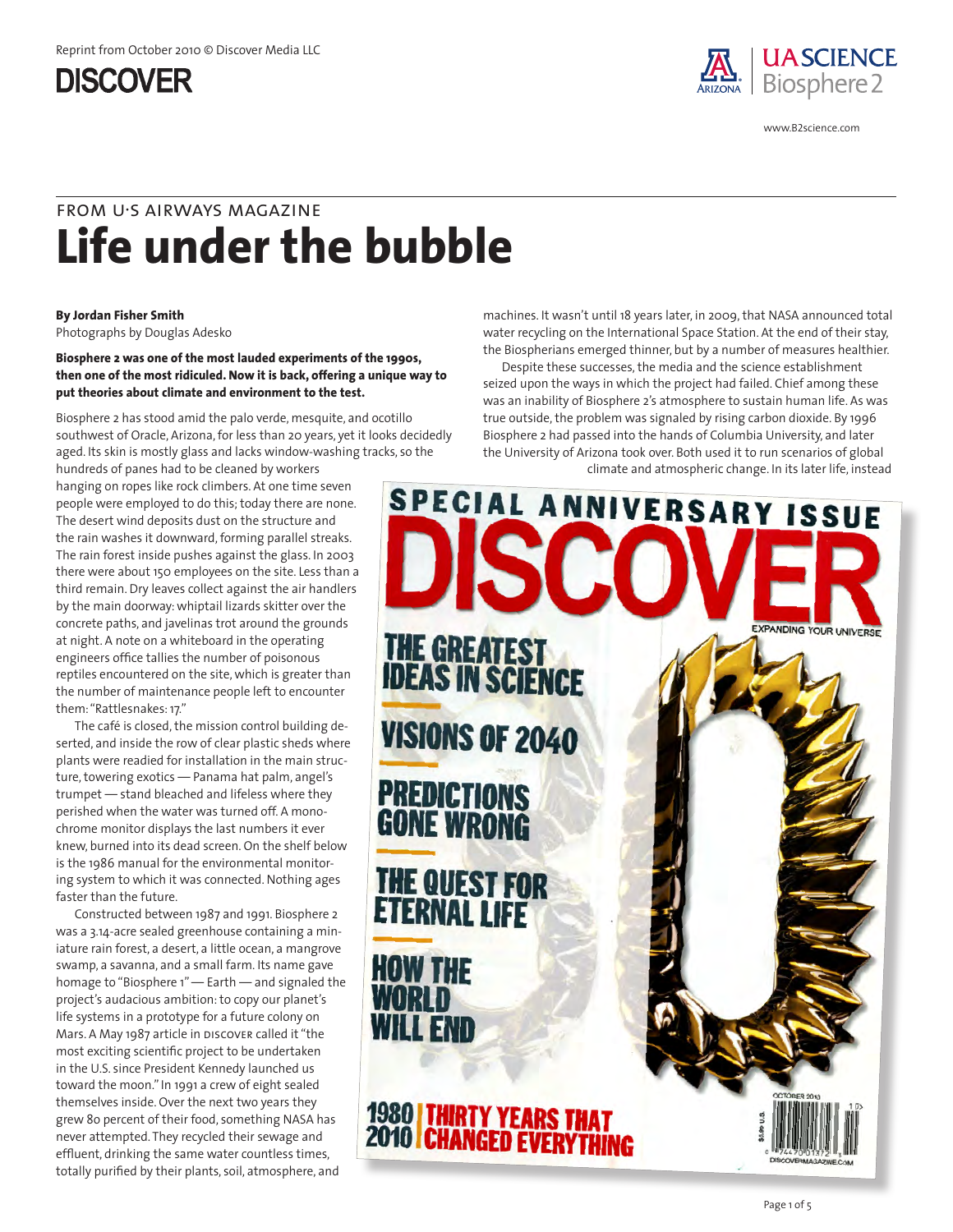### **Life under the bubble**

continued

of trying to model utopia, Biosphere 2 would actually model dystopia a future plagued by high carbon dioxide levels — wrote Rebecca Reider, author of a definitive history of the project. But while most research on impending environmental disaster relied on computer models, Biosphere 2 represented a fascinating alternative mode in which large-scale analog experiments employed real organisms, soil, seawater, and air.

The man behind Biosphere 2, was John Allen, a Colorado School of Mines-trained metallurgist and Harvard MBA. In 1963, after two hallucinogenic experiences on peyote. Allen looked out of the Manhattan office building in which he was working and realized he could not open the window. He felt trapped like a bug inside glass — an ironic epiphany for a man who would work so hard to seal up a handful of his followers three decades hence. So he sailed from New York aboard a freighter and traveled the world, seeking wisdom. By 1967 he had become a self-styled esoteric teacher in Haight-Ashbury-era San Francisco, delivering weekly lectures to a group of mostly younger followers and cohabitants. In 1968 he and his students went to New York to set up a theater company, and from there to New Mexico, where they started a commune near Santa Fe. If most such counterculture experiments yielded to entropy and poverty, Allen's Synergia Ranch is a notable exception. The Synergians were a very hardworking bunch.

In 1974 a lanky young Texan and Yale dropout named Ed Bass wandered up the driveway to Synergia Ranch. Like Allen, Bass had a strong interest in the environment. Unlike Allen, he was the billionaire heir to an

oil fortune. Later that year Allen and his followers drove an old school bus to Berkeley, California, where they built an 82-foot sailboat. None of them had ever built even a rowboat. In 1975 they began sailing the *Heraclitus* around the world. They took her up the Amazon River, dove coral reefs in

With John Allen's big dreams and Ed Bass's big money, the Synergians began taking on bigger things. They acquired a huge cattle ranch in Australia, started a sustainable forest in Puerto Rico, built a hotel and cultural center in Kathmandu, and took on other projects in Nepal, the United Kingdom, France, and the United States. Now calling themselves the Institute for Ecotechnics, they began hosting international meetings on ecology, sustainable development, and then space colonization. At a conference in Oracle in 1984, Allen announced his plan to build a prototype Mars colony on Earth before the decade was out. The destiny of human beings was to seed Earth's life into space, and first stop would be a working colony on Mars.

The principals of the institute broke ground for Biosphere 2 in January 1987. If some of them lacked academic qualifications for the jobs they held, they enlisted real experts to execute the design. Walter Adey, a geologist at the Smithsonian Institution, was in charge of the ocean. The rain forest was the domain of Sir Ghillean Prance, then director of the New York Botanical Garden. These and other experts installed 3,800 species of life inside, even as cranes lifted great sections of white



the tropics, and sailed her to Antarctica to do research on whales.



www.B2science.com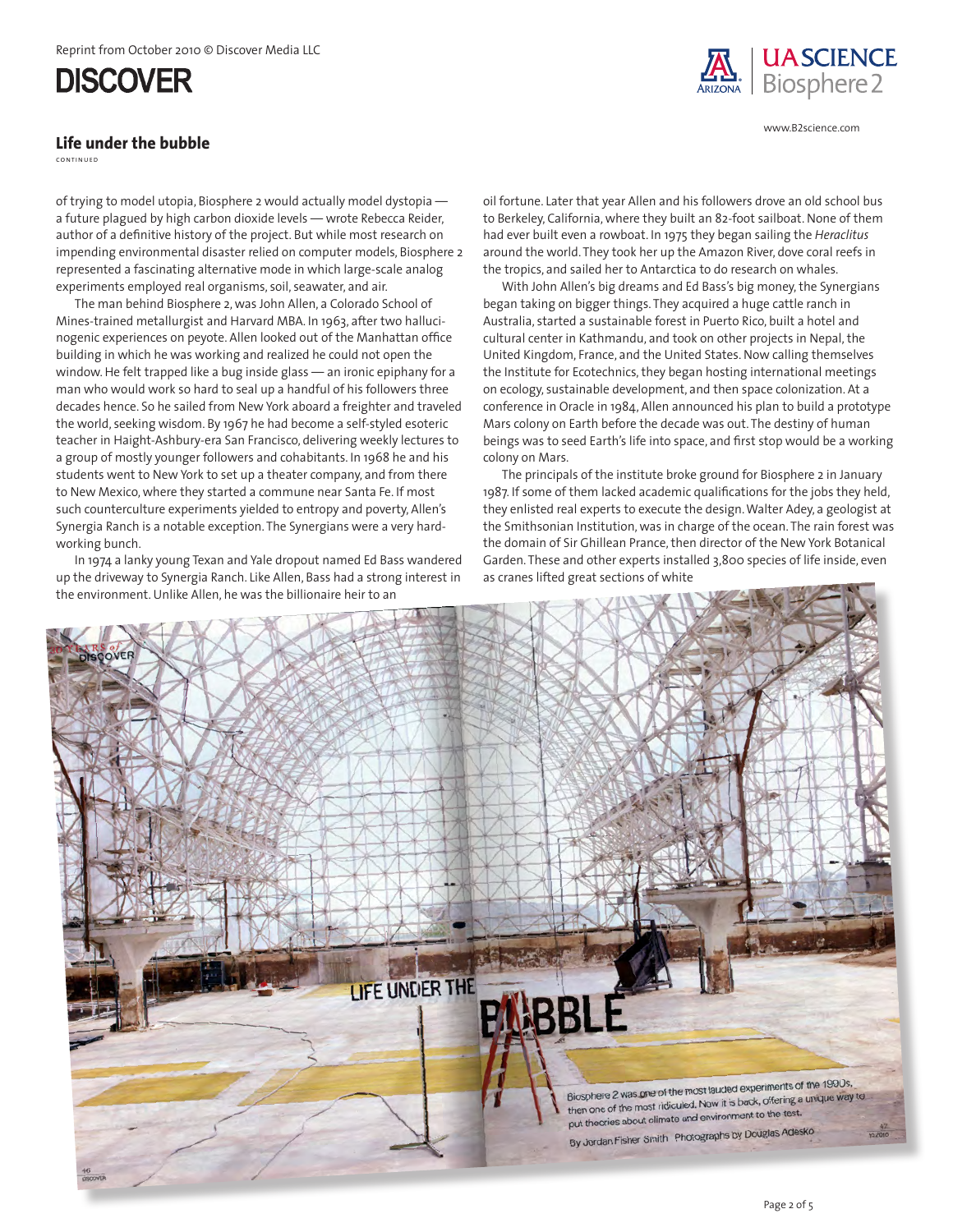#### **Life under the bubble**

continued

superstructure into place overhead. The majesty and complexity of the project entranced the press, touching on myth and religious narrative. Rebecca Reider wrote. *Time* called it "Noah's Ark: The Sequel." This created expectations that would be hard to meet.

In September 1991, four women and four men in NASA-style jumpsuits entered the air lock of Biosphere 2. Twelve days into the mission, Jane Poynter, a young Englishwoman in charge of the farm, put her hand in a



**The eight original Biospherians on the first day of their two-year mission: September 26 , 1991.**

threshing machine while winnowing rice. The group's doctor sewed the tip of her middle finger back on, but the graft didn't take and she was evacuated for surgery. She returned in only a few hours to serve out the two-year mission, but when she reentered the air lock, a duffel bag was placed inside with her. It contained nothing of substance, Poynter said — some circuit boards and a planting plan for the rain forest — but the media had a field day with it, along with the fact that someone had left and then reentered, which couldn't have been done on Mars.

More ominous, signs of trouble with the internal atmosphere began within 24 hours. Each morning the crew had a breakfast meeting over bowls of homegrown porridge in *Star Trek-*style chairs around a polished black granite table. The morning after closure, the crew captain announced that carbon dioxide in Biosphere 2's atmosphere had risen to 521 parts per million, a 45 percent increase above levels outside at the time. By the following day, the lowest it went was 826. Over the months that followed, the news at the morning meetings got worse. Crew members were feeling tired and began to pant when they climbed stairs.

In May 1992 in Palisades, New York, geochemist Wally Broecker got a phone call from someone at Biosphere 2, asking if he would be willing to consult on their atmosphere. Since the late 1970s. when he became the Newberry Professor of Earth and Environmental Sciences at Columbia University's Lamont-Doherty Earth Observatory, Broecker had been sounding the alarm about a buildup of carbon dioxide in the big atmosphere. An elfish presence with a dried-apple-doll face and wild, tousled hair, he was already one of the great men of atmospheric-change research when he crossed the George Washington Bridge for dinner with John Allen at a Manhattan restaurant. The meeting had a cloak-and-dagger feel. Allen, a handsome, clean-shaven, broad-shouldered man who often wore a fedora, reminded Broecker of Indiana Jones. By Broecker's account, Allen proffered a graph of the gas composition of Biosphere 2's atmosphere, then nervously pulled it back, as if someone else might see it. A week later Broecker flew to Arizona and began collecting data.

Much attention had been focused on charismatic species when Biosphere 2 was put together. A biologist surveyed the world's hummingbirds to find one with a bill the right shape to pollinate a variety of plants inside the structure, and without a mating display predisposing it to fatal collisions with the glass. But Broecker and his graduate student Jeffrey Severinghaus discovered that the culprits in the carbon dioxide problem were the tiniest organisms on board: soil bacteria.

The process of their subversion was respiration, in which living things release carbon dioxide into the atmosphere. Green plants absorb sunlight and carbon dioxide during photosynthesis, making carbohydrates



www.B2science.com

and releasing oxygen, but they also do the reverse. Plants, too, respire (or breathe), burning carbohydrates to do work like making branches and roots. In the soil around their roots, billions of fungi and soil bacteria respire as well. In fact, the greater part of all "breathing" in terrestrial systems goes on underground.

Ever grand in their ambitions, Allen and his people intended Biosphere 2 to be used by rotating crews for 100 years. Feeling they had one shot to invest their world with life-giving nutrients, they had loaded their soils with compost and rich muck from the bottom of a cattle pond. (Agricultural chemicals used inside might end up in their air and water.) When the air locks closed, soil bacteria had a massive party, exhaling carbon dioxide and tipping the balance the wrong way.

As oxygen was converted to carbon dioxide, free oxygen in the atmosphere declined. By January 1993, Biosphere 2's carbon dioxide levels were 12 times that of the outside, and oxygen levels were what mountaineers get at 17,000 feet. The crew's doctor was having trouble adding up simple figures and disqualified himself from duty. So, a year and four months into the mission, tank trucks containing 31,000 pounds of liquid oxygen started driving up the access road to the site.

The story of fresh-faced idealists getting taken down a notch played well in the media. For two years the glass walls of Biosphere 2 were lined with TV cameras and tourists. The crew's lives turned into reality TV. In fact, the producers of the world's first reality TV show, *Big Brother,* which aired in the Netherlands in 1999, acknowledged Biosphere 2 as their inspiration. True to reality TV's typical plotline, months cooped up together while struggling with their atmosphere and hunger and being filmed by well-fed people led to squabbles among the Biospherians. They emerged from the air lock in September 1993 in two groups of four who weren't speaking. Organizational cracks opened between them and their advisory scientists and extended into their relationship with Ed Bass. Originally budgeted at \$30 million. Biosphere 2 had already cost a reported \$200 million. By the time a second crew took its place inside, Bass had had enough. On April 1, 1994, his bankers, accompanied by carloads of armed federal marshals and sheriff's deputies, swept into the site with a restraining order. The second



**Biosphere 2's 91-foot -tall rain forest contains more than 150 plant species and now provides scientists a test ground for ecosystem experiments.**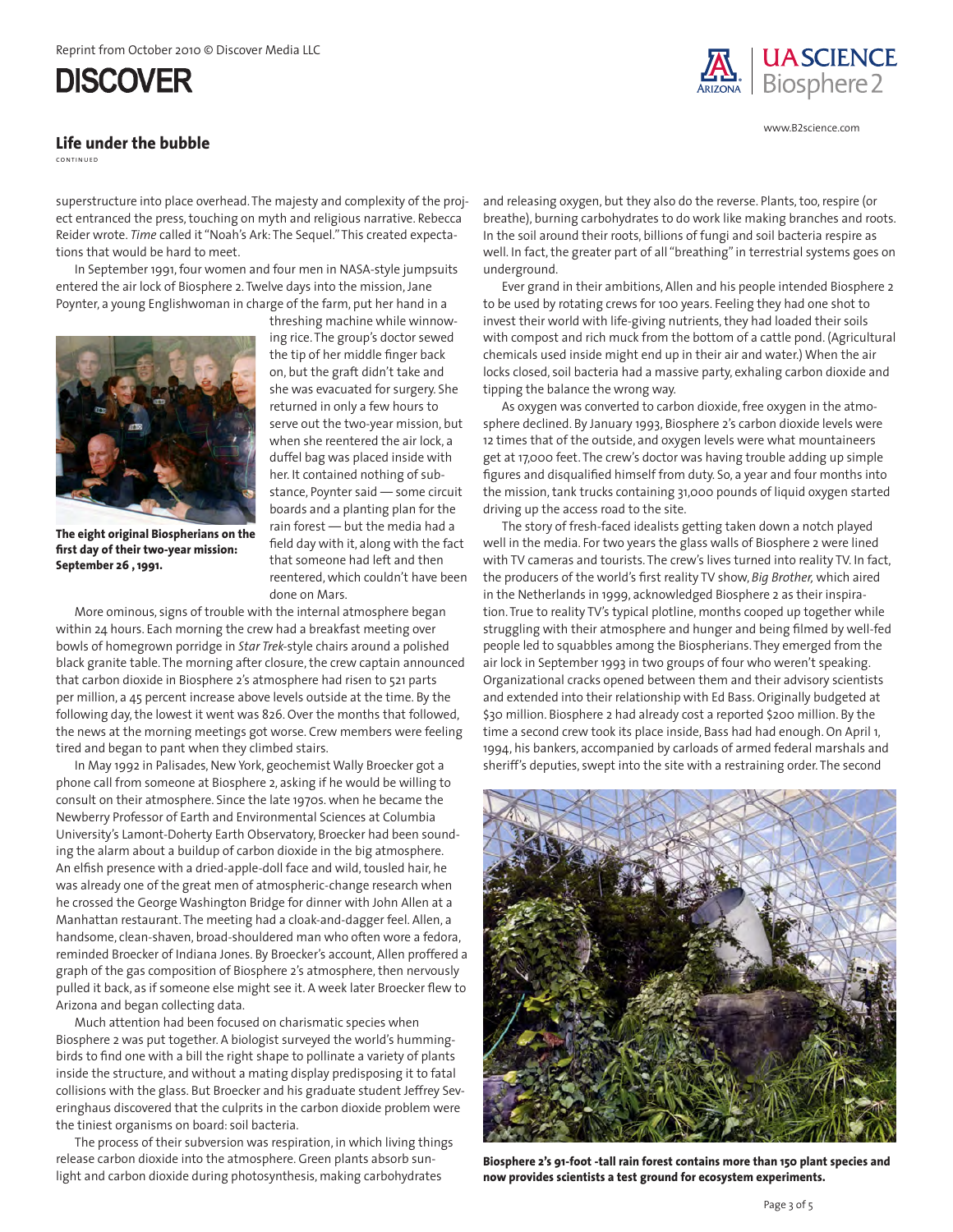#### **Life under the bubble**

continued

crew lingered inside Biosphere 2 for another five months and 16 days before terminating its mission.

Biosphere 2, it was widely reported, was a catastrophe. In 1999, when *Time* did its fin de siècle summary of the 20th century, it included Biosphere 2 in its list of the worst 100 ideas.

With the Biospherians ejected from their Eden, Bass's people began looking for a new entity to operate the facility. Eventually they struck a deal with Columbia University. The new director of research was Wally Broecker. who had coined the term "global warming" two decades earlier. Here was a gigantic laboratory flask with a whole tropical forest and an ocean inside it — models of what many scientists suspected were the two biggest carbon sinks in the world. By 1995, when the deal was closed, Broecker was not alone in his sense of urgency.

That January, Rodolfo del Valle, chief of Antarctic earth sciences at the Argentine Antarctic Institute, received a distress call from colleagues at a research station adjoining the Larsen A ice shelf. The men were yelling, and in the background Del Valle could hear a roar. The Larsen A, a sheet of the size of Rhode Island and 500 feet thick, was collapsing into the Weddell Sea. The next day Del Valle called for an aircraft and flew over the area. All that was left of the massive ice shelf were small icebergs as far as the eye could see. "I cried because I could see the future: he said. That December, the Intergovernmental Panel on Climate Change reported that greenhouse gases were rising, with human activity the likely cause and dangerous changes in the earth's conditions a likely result.

Joe Berry, a plant physiologist at the Carnegie Institution for Science, came to work with Broecker at Biosphere 2 in 1996. Berry, Guanghui Lin, Kevin Griffin, Bruno Manru, Barry Osmond, and others began afflicting the little world with simulated droughts and a high-CO2 atmosphere and measuring what happened in its rain forest and farm, now planted with rows of cottonwood and poplar trees to simulate a commercial forestry operation — a natural carbon sink.

As evidence of global warming increased, removing carbon from the air had become important in the world outside. Success hinged, in part, on understanding the feedback loop between photosynthesis and respiration on a global scale. As it stands, photosynthesis, which takes in carbon dioxide,

only slightly outstrips respiration, which releases it again. The difference be-

around the cycle faster," Berry says. There was no net benefit. Today soil respiration remains the wild card it was for the Biospherians. Known to increase with warmer temperatures, it could cut the carbon sequestration from tree-planting projects to zero as soils belch out more CO2 than what is stored in tree trunks and the like.

Meanwhile, in 1996, Broecker invited Chris Langdon, a young marine ecologist at Columbia, to have a look at what could be done with the ocean. Langdon may have been the only person on his flight to Arizona with dive gear. He hadn't been spending much time in deserts; his research more typically had him on oceangoing research vessels. He showed up for work in sun-faded T-shirts, looking more like an extra for a Jimmy Buffett music video than a professor.

The first thing Langdon set out to do was balance the chemistry of Biosphere's ocean. It had gone acid, absorbing carbon dioxide from Biosphere 2's atmosphere and forming carbonic acid as a result. This was happening on the outside, too, although it was a phenomenon biologists had largely ignored until then. "Of the carbon dioxide human beings put into the atmosphere from the burning of fossil fuels and deforestation," Berry says, "roughly a third remains in the atmosphere, a third goes into terrestrial ecosystems, and a third goes into the ocean." As a result, Langdon says, the world's oceans have fallen one point in pH since the Industrial Revolution. That doesn't sound like much, but pH is logarithmic. Today's oceans are 30 percent more acid than they were a century ago.

Langdon worried about the effect on shellfish and coral. When seawater gets more acid, he explains, it holds fewer free carbonate ions. Corals and marine organisms that build shells rely on free carbonate for raw material. Biosphere 2 was the perfect lab; here was a little ocean in which, unlike the real one, acidity could be adjusted. By manipulating the acidity of the Biosphere 2 ocean and measuring the resulting growth rates in coral between 1996 and 2003, Langdon proved that ocean acidification from rising atmospheric carbon dioxide would radically affect calcium carbonate-shelled marine life. He forecast that by 2065, rates of growth in coral reefs would decline by 40 percent.

In experimental modeling of life systems and geochemistry, scale and complexity are important. In what are called microcosm experiments, plant physiologists study leaves in sealed containers so their gas exchange can

tween intake and output — just 1 to 2 percent of the total carbon going into ecosystems — accounts for the amount of carbon fixed in things like the trunks of Biosphere 2's cottonwoods. What would happen to this relationship, Berry and his colleagues wondered, as the world grew warmer and more carbon dioxide was released? Photosynthesis was limited by the amount of carbon that green plants could scavenge out of the air. But with more carbon dioxide present, would photosynthesis speed up, saving us all by fixing more carbon?

What the scientists found inside Biosphere 2 was that when CO2 was elevated, plants photosynthesized more, but their leaves and roots and the soil bacteria respired more as well. "Carbon just chased itself



**Isabel Stubblefield was a cook during the first two-year mission at Biosphere 2. She still works there.**



www.B2science.com